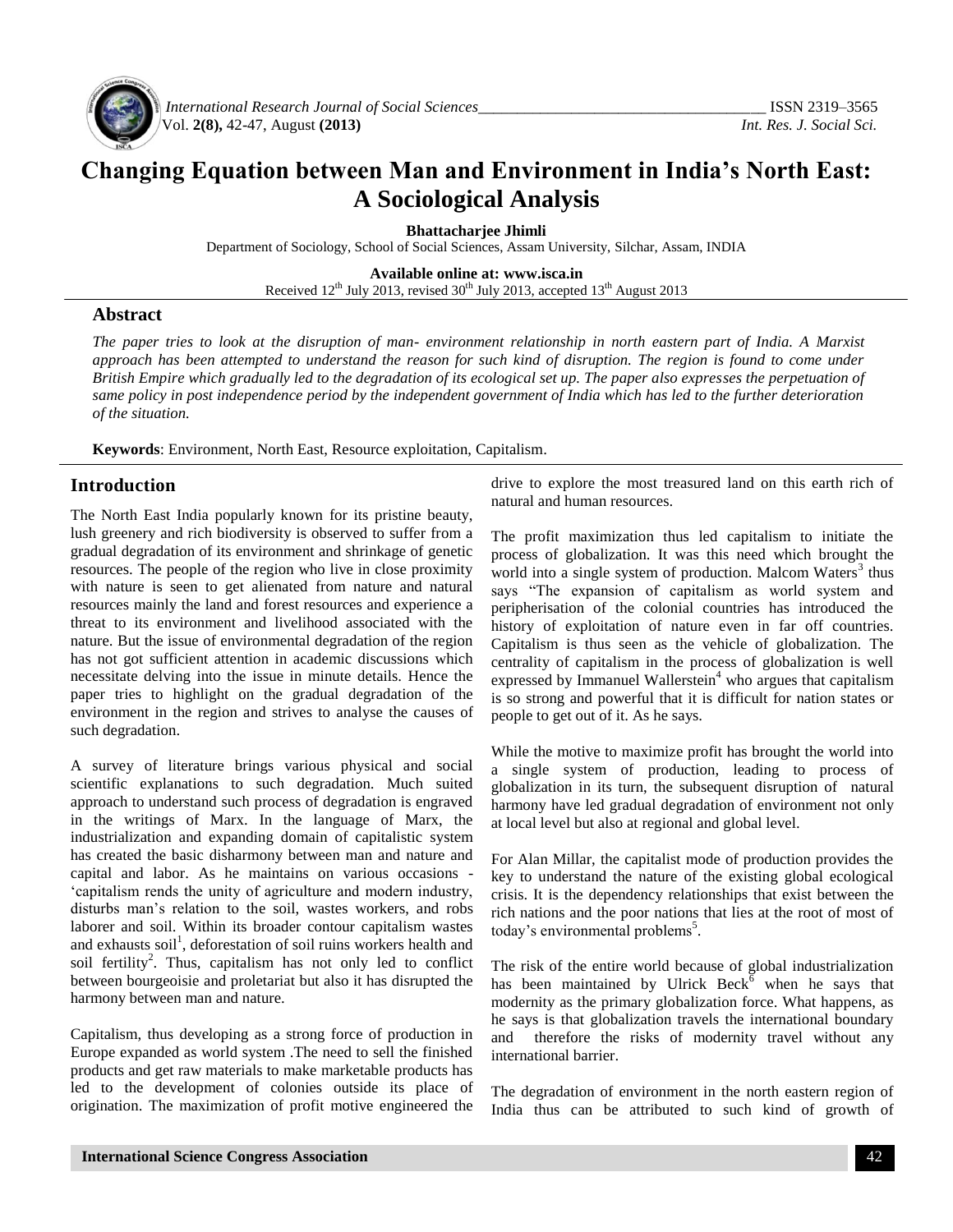disharmony between man and nature which started in large extent with the advent of colonial force in the region and continues with the further integration of the economy of the region in the post colonial global context. The following section tries to discuss the process of such degradation in greater detail.

# **India's North East and its Environmental degradation**

India's North East falls under the eastern Himalayas, one of the two bio-diversity hotspots of the country, is known for its rare and exotic varieties of abundant flora and fauna. The rich and verdant rainforests spread over the hills and plains not only provides unique glimpses of nature's bounties they are also inseparably connected with the socio-cultural and economic life of the people. The region is the abode of different ethnic groups. About 25.81 percent of the region's population comprised tribal communities. In some states tribes constitute over 80 percent of the total population of the state. Many of these communities fall into what some describe as 'ecosystem people' who share symbiotic relationship with nature and depend on its bounty for their livelihood.

Interestingly, the North East with its diverse flora and fauna, mineral resources and subsistence livelihood is now facing a threat both to its environment and problem of livelihood of its people. The degradation of its environment is observed in terms of pollution of the environment, shrinkage of forest cover, demographic expansion, dying of wetlands etc. to get some of its glimpses certain issues can be consider for discussion. The issue of climate change can be the starting point for that. Though it is very difficult to give a final statement of climate change in the region there are certain marked instances which make even a lay person to worry about the manifestations of climate change in the region. The region shows certain marked differences in terms of its changes of temperature record. The rise in temperature in 2006 in Assam has crossed the record of last 25 years. Again a significant change observed in the region is that the city of Shillong does not experience snowfall anymore. The snowfall in the city has become the story for children. This gives a ready reference of manifestation of climate change in the region .Though the paper has its limitations to find out the details of such manifestations of climate change, but the fluctuations of temperature and the increase to it in the hill stations in the region are some of the indications of impact of climate change in the region. Besides this there are various changes which make it clear that the equation of man and environment in the region is equally at risk. This can be discussed first by considering the destruction of forest and shrinkage of genetic resources. While the region continues to be perceived by outsiders as full of greenery and thick forest cover, a look into the forest statistics talks about the dismal reality about the region.

An analysis of the status of forests and change of forest cover in the region reported in Forest Survey of India (FSI) report, shows

that in comparison to the other states of the country the region records a loss of 783 sq. km. of forest cover in the year 1995, where as the states of the rest of the country record a gain of 276 sq.km. altogether. The region also records loss of forest cover in the FSI report of 1997 and 1999 which is 316 sq.km.in case of former and 216 sq.km.in case of later.

While the region is harboured with tropical forest and rain forest, the bio-diversity of the region are in great threat. A number of species are becoming extinct day by day.

The environmental degradation can be noted in terms of soil erosion in the region too. Though geomorphological erosion on the surface of the earth has been continuously taking place since time immemorial. The soil erosion that is taking place today is an abnormal and undesirable process caused by human activities and subject to his control. Unchecked erosion is already exhibiting chains of undesirable natural calamities and if allowed to continue, the end result may be more deleterious than expected.

Soil erosion, silt deposition and rising of the river beds level have also been accelerated due to the changes taking place in the hills. Increase in population growth and its ever rising demand for basic necessities for survival as well as for other comforts of life necessitated expansion of jhum lands in the hills. Besides settled agriculture in the valleys, industrial growth, road construction, mining, urbanization etc, added to the problem. The decreasing jhum cycles, land slides, the hill features have started to take a new and unaesthetic and ecologically unfriendly look.

The significance of soil erosion and resultant siltation in the river beds is manifold. There is a vertical and a horizontal increase in river beds and increasing frequency and intensity of floods is the perennial problems of plains of north east.

There is a marked deterioration in the water quality, increase in turbidity or opacity, reduction in plant life at the bottom, qualitative changes in the physico chemical environment of the water, disturbance in the benthic environment of the river, disturbance in spawning / breeding areas of aquatic fauna and so on. Hence there is an overall depletion in the quantity and quality of aquatic life. It has been seen that before 1950, the rate of siltation was very rapid and it has been observed that within a few years, the river bed rose by three meters in several areas. The situation has been aggravated due to further cutting of trees in the catchment areas resulting into washing away of the soil to the Brahmaputra river.

Again water pollution in the region also shows a marked degradation of its environment. Water like air, is an indispensable and most precious natural resources on this planet. Though there is plenty of water, the quality of drinking water is deteriorating day by day. Especially in north eastern region, the number of water supply devices in comparison to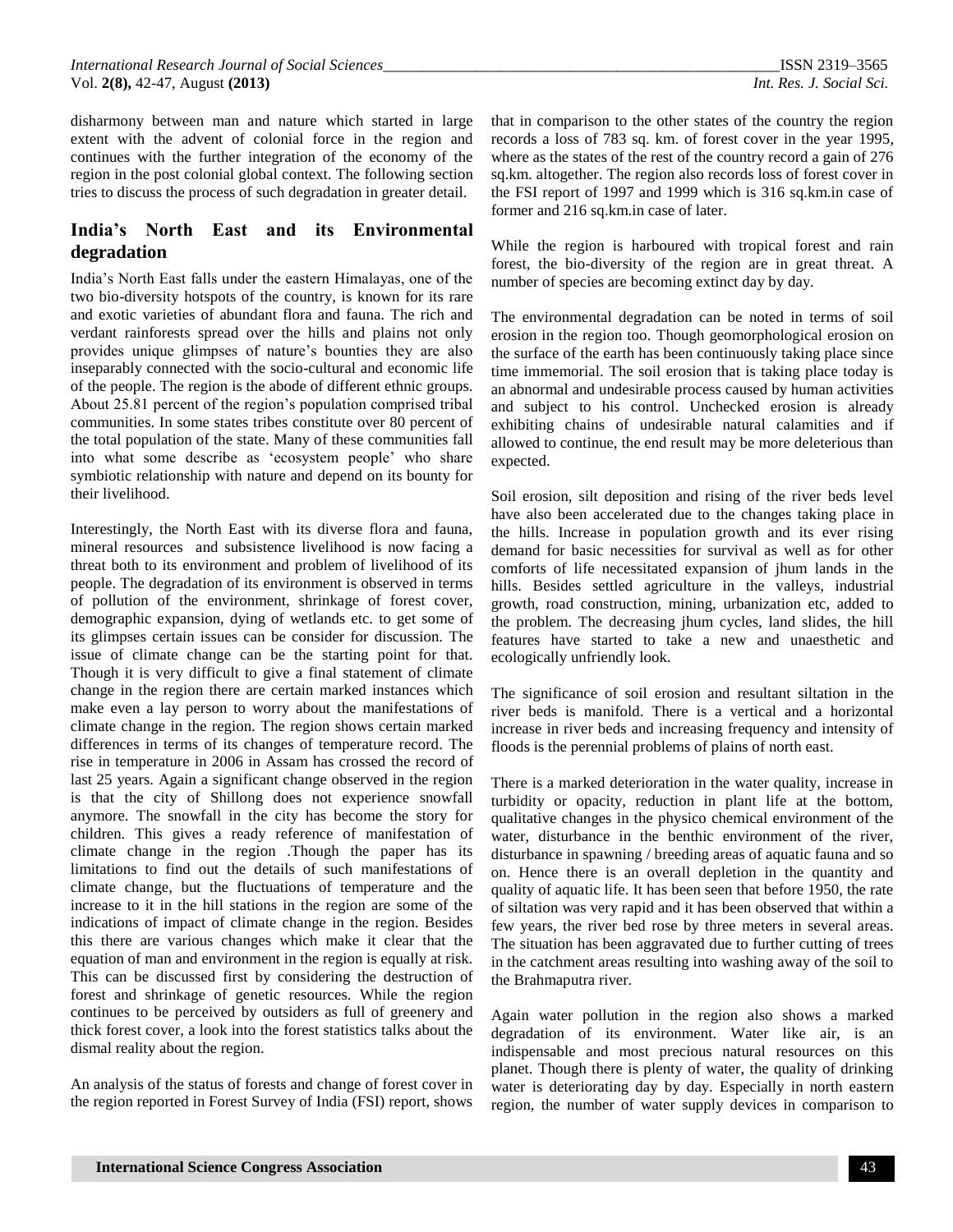population is insufficient. The refineries, petrochemical industries, sugarmills, paper mills, are causing water pollution in the region. The Digboi refinery has been discharging its effluents without any treatment in the nearby rivers, thus polluting the biggest water sources of North East Region. The Noonmati Refinery and Assam Petrochemical Limited, at Namrup have been polluting many rivers which ultimately pollute the river Brahmaputra. Following an investigation by Assam Pollution Control Board in August 2006, it was found that the oil industries have been polluting the rivers of the state and destroying the rainforests. It says Assam produces 15 percent of India's onshore crude supplying crude oil to state–run Indian oil refineries. The investigation found refineries were discharging bio-chemical wastes such as oil and grease, phenolic compound and sulphide into the Brahmaputra river and its tributaries<sup>7</sup>.

The drainage of fertiliser plants at Namrup goes into the Dilli river that flows in to Disang in Assam, which has been causing destruction to the aquatic life and fishes in that river. The effluents of Jogigopa paper mill are directly drained to the river Brahmaputra. Similar is the case with Cachar paper mill, the effluent of which is polluting the river Barak and the Nagaland Paper mill discharges its effluent into Tipak Nala, which ultimately reaches to the river Brahmaputra. The Kamrup paper mill is also continuously polluting the river Brahmaputra. Apart from these, Spun silk mill at Jagiroad and other industries like Indian Carbon, Assam Carbon, Bokajan Cement, Dimapur Sugar mill and distillery situated in Bhutan are discharging their effluent in the tributaries of Brahmaputra which has direct impact on the water pollution in North East.

According to the Meghalaya State Pollution Control Board, water of the Ward's Lake (situated in a park at the centre of Shillong town) is chemically unsuitable for human consumption. Similarly the Umium lake is also extremely polluted. *The Shillong Times,* a regional newspaper, in its report in 1990 puts its water in class 'c'. Acid mine drainage from coal mines, besides other harmful effects, is also known to release various heavy metals into the ecosystems. Nath $8$  found that stream water in the coal belt of Jaintia hills, Meghalaya had high levels of Irons, Manganese, Chromium and Zinc.

Another significant deterioration of the environment in the region is seen in case of dying wetlands. The dying of wetland is a very commonly reported phenomenon in the region. Presence of wetland is a boon to ecology of an area for it helps in the specific transfer of energy and matter in the ecosystem through the interaction with the physical environment. The wetlands maintain ecosystem diversity, as they are the natural storehouse of valuable flora and fauna of an area. But the degradation and decline of the wetlands in the country and globally is an owesome problem to the environmentalist here. The wetlands are reported to get dried up and the water of the wetlands is getting polluted leading to the death of the diverse biota of the wetland. N Memma Singha and Zahid Hussain in

their work<sup>9</sup> discussed how wetlands are facing threat to their existence. They discussed how the wetlands of Assam and those around Guwahati city are under threat. Two wetlands Silsako and Numalijalah wetland around Guwahati city are reported to suffer threat to their existence because of the encroachment by the people. It has been reported that in 1912-13 the original total wetland area of the Silsako was 17.5847 ha. and the total water spread and total wetland area have declined to 407.07 ha and 150.36 ha, respectively. It means that 23.15 percent of the total wetland area was left. In case of Numalijalah wetland the total wetland area and total water spread area has shrinked to 22.62 percent and 19.66 percent of the original respectively.

## **Why Degradation?: A Sociological Analysis**

A sociological analysis of North East India's environmental degradation could unravel the continuous exploitation of natural resources, which started with the penetration of British capitalism and continued with the Independent India's growth oriented development policies as a major cause. A peep into the history of environmental degradation and its causes does establish the fact. The annexation of the region by the British after the treaty of Yandaboo in 1826 has led to the penetration of British in the region and the penetration of the British was the penetration of world capitalism and thus we can say in Beck's language, the penetration of  $risk<sup>10</sup>$  in the region. The development of transport and communication to facilitate the transfer of resources yet led to the construction of roads and railways can be considered as the first attack on this undisturbed environment of the region. According to A.C. Sinha<sup>11</sup>, the establishment of British Empire on the river Brahmaputra valley in 1826 has led to the distortion of regional economy . This is done through the control over forest products, organized tree plantation, import of labour from outside and introduction of cash transaction.

The strategic importance of the region coupled with its natural resources gradually pulled the British in the region. The British ousted the Burmese from Assam and steadily consolidated and expanded their presence in the North East. But their supremacy in the region was firmly established by the turn of the century. The penetration of the British was thus colonial syndrome as their prime motto was to establish colonies to get cheap raw materials for industries back home. The colonial commercial policy by encouraging the exploitation on the one hand and by imposing the British manufacturers on the other drained off the local resources and surplus of the region.

To set up colonial economy, the first need felt by the British was the deindustrialization of Assam. They dismantled the self sufficient economy of the region and shifted the balance of trade in favour of the company. The industry which suffered tremendously was cotton industry. In 1881 European yarn imported to Assam is 3925 while in 1885 it increased to 9467. During the second half of nineteenth century and in subsequent decades there was tremendous influx of cotton in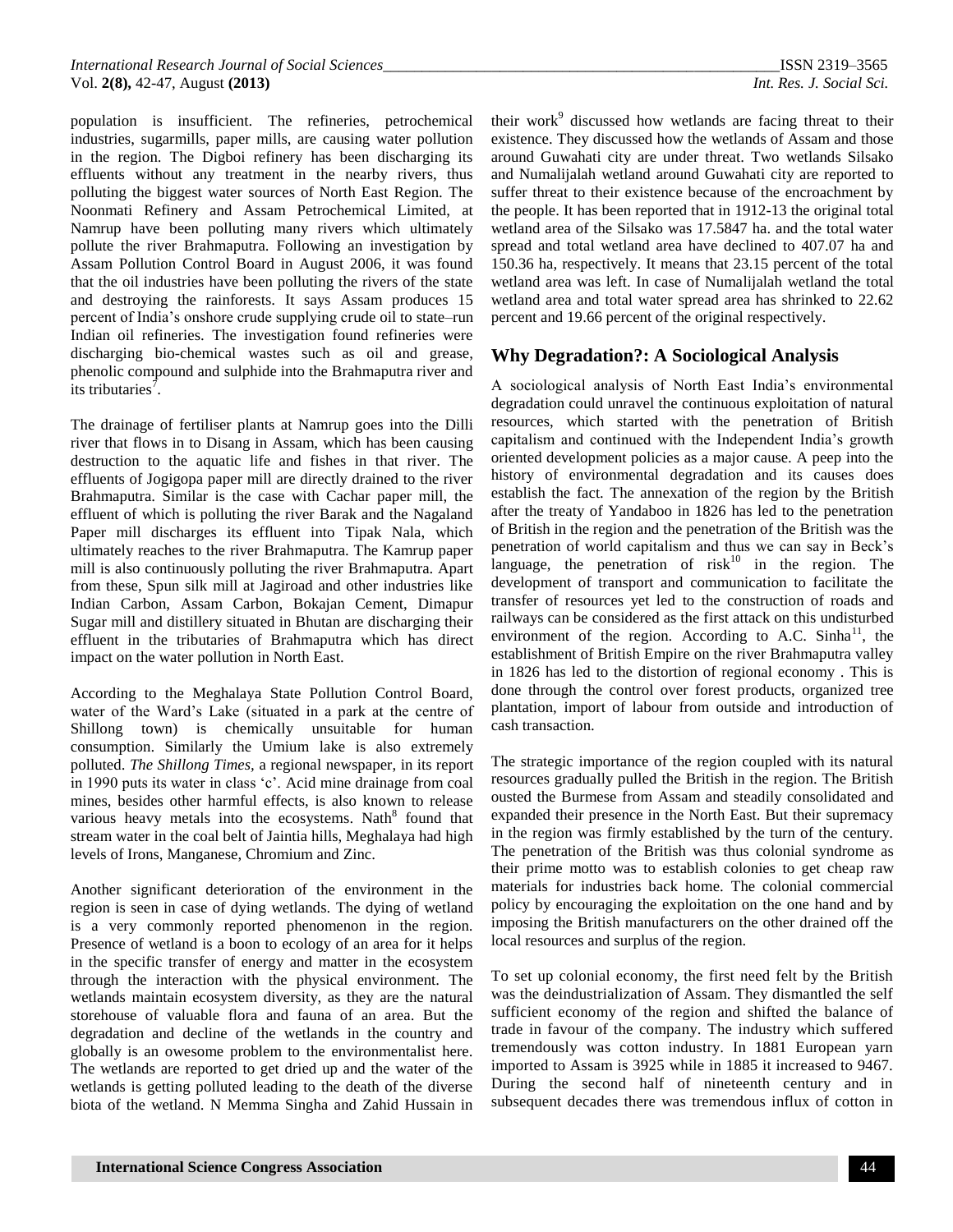Assam while in 1881-1890 import of cotton yarn into Brahmaputra valley is 7996 and in 1906-1907 it is 20,485 maunds. It was observed that the cotton produced in Assam was of great demand for England. The manufacturers were settled in England who used these cotton to make the finished products back to Assam which got a ready market mainly among the tea garden workers. A similar picture was seen in case of export of silk from Assam. What is observed is that the region has been systematically brought under the British colonialism. This was spearheaded by the discovery of tea and venturing into the tea industry by the British. The expansion of tea cultivation required vast patches of land which was procured through some legislative arrangements as Waste Land Grant Rule of 1836. The grant envisaged three categories of land for tea plantation: These are: i. the first class, the forest and high waste land to be held rent free for five years; ii. the extensive high reed and grass for ten years ; iii. the third class, the grasslands amidst cultivated lands to be held rent free for twenty years. Even after the above periods the rent was just nominal. The above provisions were revised in 1854 to permit a 99 years long lease on more liberal terms leading to what has been termed as the land grabing and 'land-rush' all over the plains district of  $Assam<sup>12</sup>$ . In this the extensive forested foothills in Sibsagar and Lakhimpur districts were allotted for tea plantation to begin with, which spreads to Nowgang, Cachar and Sylhet in the south and Darrang, Kamrup, Goalpara and then up to Darjeeling in the north on the eastern Himalayan duars.

The provision of special rules allowed the British to be the owners of almost seven lakhs acres of tax free land in Assam while the local Assam peasants paid two to three rupees per acre as land revenue to the British masters. Aspiring Assam planters were discriminated and discouraged from entering into competition with the British planters. Thus the grabbing of land for tea plantation was a step not only to grab the economy but also to grab the mother earth or to say to grab the ecological set up of the region.

Besides its impact on ecological set up tea industry also had an impact on demographic set up of the region. The British could keep the profit margin high paying abominably low wages to the laborers brought almost as slaves from the poverty stickmen areas of Bihar, Orissa and Madras presidency. By 1905-06 the adult laborer on the plantations in Assam rose to 417,262 of which only a few thousand were local. By 1911, the tea garden laborer population exceeded 13 million.

Tea industry also proved to be the foundation for other industries and the conductor of industrialization in the region. This was observed mainly with the growth of communication and transport in the region which furthered industrialization in the region. For easy and faster transport of tea the construction of railways was needed. The British constructed the metergauge railway line in Assam in 1881 to facilitate the transportation of tea and troop movements whenever

necessary. The railways gradually started to appear magnanimously in the transport and communication map of the region. In 1891, there were only 114 miles of railways in the province, by 1902 it had risen to 1715 miles and after ten years it was extended over 870 miles.

It is not only the grabbing of land for tea cultivation, but also the introduction of a new system of cultivation and economy that required to clear out vast patches of land, not only destructing the forest cover but also destroying the biodiversity of the region.

The British did not stop simply by introduction of tea cultivation but also became further interested to penetrate to the forest areas to meet the demand of timber industry and gradually leaned towards the appropriation of forest resources by the process of reservation of forests. The reservation of forests became necessary mainly to supply timber for ship building, railway sleepers and other industrial and construction purposes. Thus in the second half of the nineteenth century they turned to forests as potential resource. It is to be noted that there was no reservation of forest or control of forest before British came. The British way of reservation brought vast patches of forest land under colonial control. The year 1911-12 showed 4321sq.miles of reserved forest in Assam which increased to 5186 sq. miles in 1932-33.

Though from the perspective of the British the reservation of the forest was the rational management of resources, for the indigenous people it was simply the encroachment into the right to nature and natural resources as land was periodically used by the tribal people of the region for their immediate requirement as fuel wood as well as to produce crops in the form of *jhum* land. This was the reason which caused the Garos of Garo hills to agitate against forest reservation which led the British to de-reserve 15,364 acres of land in the Garo hills. But it could not bring a halt to the process of penetration of British to the forest resources of the region. The process of reservation had continued till they reigned the region and incidentally this has been found to be carried by the newly reinstated state power of independent India.

The British did not stop by appropriating land for cultivation of tea and penetrating into the lifeworld of people by the imposition of reservation of forest, the systemic appropriation of land coincided with the exploitation of mineral resources. The discovery of coal and oil in the region had added to the success of east India Company in their commercial mission to the country. Thus besides its grabbing of land and forest resources it was the turn to grab the resources under the earth. By 1903 the total output of coal in Assam was 293,000 tons, about 5percent of the total output in India. Again when Assam Railways and Trading Company first struck oil at Digboi in 1889, it marked the beginning of an extensive industry in Assam. In 1901 the Digboi oil refinery was commissioned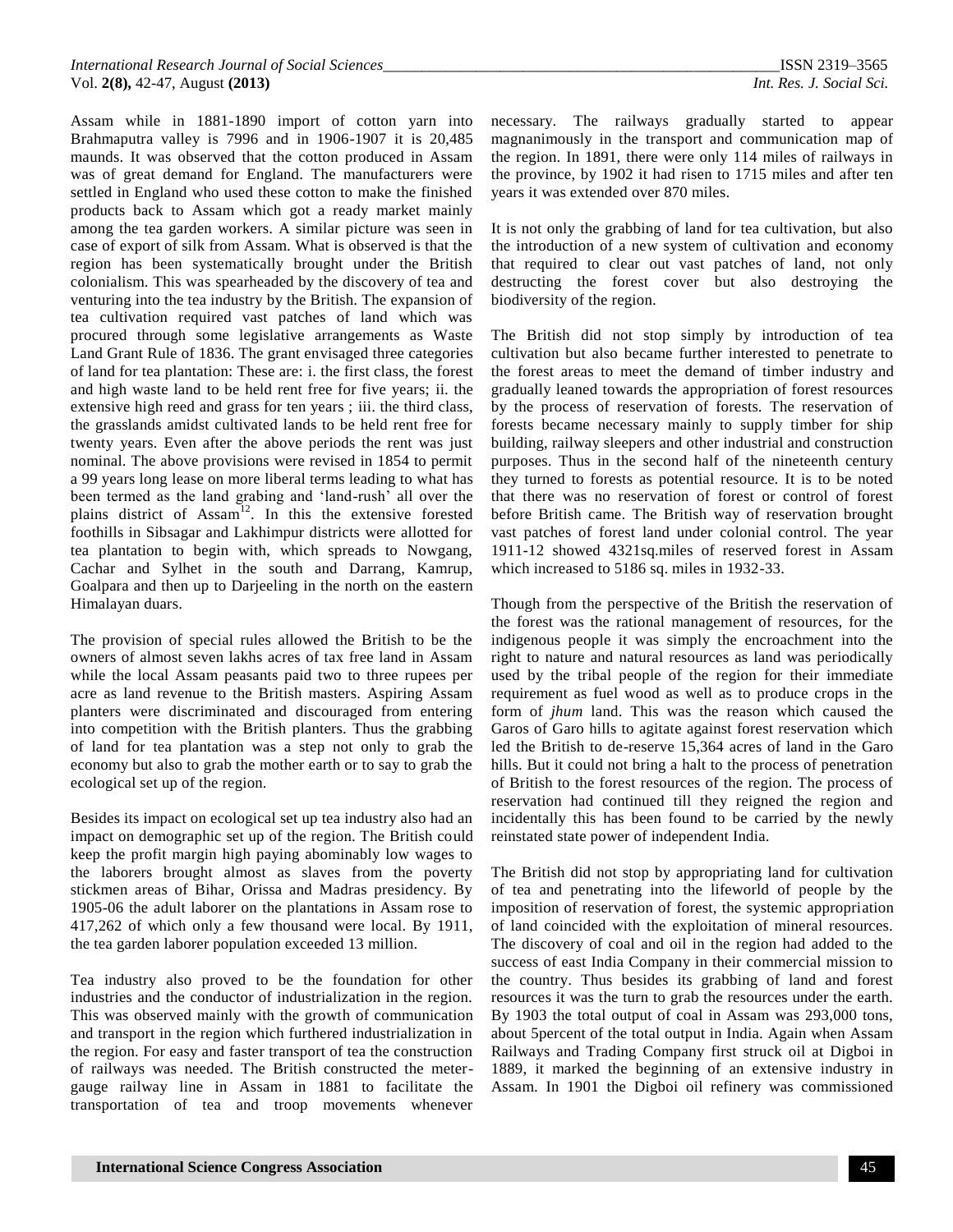with a refining capacity of 20,000 gallons a day. In 1907 the output of crude oil in Assam increased to 3,156,665 gallons.

## **What happened in Post Independent North East?**

The exploitation of resources is not only associated with the exploitative motive of the British, it has a legacy in post colonial era too. The focus of government of India on industrialization countrywide has left enough scope for resource exploitation of the region. Though the country claims to be a welfare state, its continuing orientation to economic growth sometimes contradicts its approach. The country is not only having a vast chunk of people below poverty line but also shows a wide gap of income between poor and rich. Not withstanding this it plans to become an economic superpower. The connection of the country to the world system of capitalism needs no proof, as it is well reflected in the literature of social sciences. To cater to the need of the growing economy it realized that the harnessing of resources of the region is the need of the hour. For accelerating the growth of an economy the availability of adequate and affordable power is the fundamental requirement. Hence emphasis is given on generation of energy. As India is seen to have a vast hydro-potential i.e., 150,000 MW out of which only 17% has been utilized. The emphasis is highly on energy generation from water resources. It is found that North East India itself has a potential to become the future power house. Mention may be made of Arunachal Pradesh which has a potential of 50,000 MW. A ranking study found 168 schemes in north east India have an installed capacity of 63,328MW. Out of these 149 were given ranks A, B, indicating higher viability<sup>13</sup>. These schemes were developed by the agencies like National Hydroelectric Power Corporation (NHPC) and North Eastern Electric Power Corporation (NEEPCO), the Brahmaputra Board and the State Electricity Board have developed these schemes . It is observed that a major portion of this power will be evacuated to other parts of the country. This emphasis on power generation has been anticipated to create a major environmental havoc in the region being seismically sensitive zone. The inter linking of river for optimum development of water resources envisaging inter basin water transfer from surplus to deficit areas has been another exploitative measure by the government of India which has received lot of criticisms from the environmentalists and hydrologists.

Besides the independent Indian state's approach toward resource exploitation there are other facets of exploitation of resource and the abuse of nature indirectly. It is interesting that the nature of the most industries of Assam viz. tea, oil, plywood is that of extractive enterprise based on the abundant supply of raw material available in the state. In fact industrially advance powers invest capital in such colonies so that raw materials can be obtained for their industrialized countries. There is hardly any industry in Assam that has been created by indigenous capital. Both oil mining and tea plantations were undertaken by British capitalists and even today a major share of the Digboi oil refinery and the tea plantations in the state represent foreign

capital. After independence surplus capital has been exported to Assam in the form of investment in tea and plywood by the Indian big bourgeoisie which has attained monopoly control over these industries. This can be understood very easily for the branding of Assam tea by Tata tea company, a national company which makes the nexus very clear. Since the region has very few manufacturing industries, Assam became the ideal market for manufactured goods from industrial parts of India and new industries and jobs have been created in cities outside Assam.

While the exploitation of coal, oil and hydroelectricity shows the manifestations of the integration of the economy to the world capitalism and its scar on nature, the import of foreign goods in the region is a marked feature which also talks about the integration of the region's economy to the national economy as well as world economic system .The capitals of the cities are flowed by foreign goods which are not only used by the *nouvau* rich class but also the average middle class people. Not only it is observed in terms of electronic goods but also in terms of food products and dresses. A vast chunk of the youth are brand frick and are habituated to wear dresses made up not by the traditional looms but imported from outside. Thus it can be seen that while the resource exploitation links the region to the national and international capitalist order, the manufactured good sold in the market of north east integrates further to this system of production.

## **Conclusion**

Thus it can be seen that the pristine north east is continuously attacked by a system of production foreign to it. It distorted the economy and the ecological set up which began to take place vehemently with the entry of British to the region and continues with the post independent Indian state's resource exploitative path of development.

#### **Reference**

- **1.** Marx, Karl Capital: A Critique of Political Economy, International Publishers, **3,** 812 (**1967**)
- **2.** Marx, Karl Capital: A Critique of Political Economy, International Publishers, **1,** 264-65 (**1967)**
- **3.** Waters, Malcom, Globalisation, London: Routeledge (**1995)**
- **4.** Wallerstein I., Historical Capitalism, London: Verso (**1983)**
- **5.** Millar Alan, Economics and the Environment in Merchant, Radical Ecology*,* Rawat Publications, New Delhi. (**1994**)
- **6.** Beck Ulrich, From Industrial Society to Risk Society: Questions of Survival, Social Structure and Ecological Enlightenment, in Theory, *Culture and Society,* 97-123 (**1992)**
- **7.** ENVIS, ASSAM, ASTEC, October to December, (**2006)**